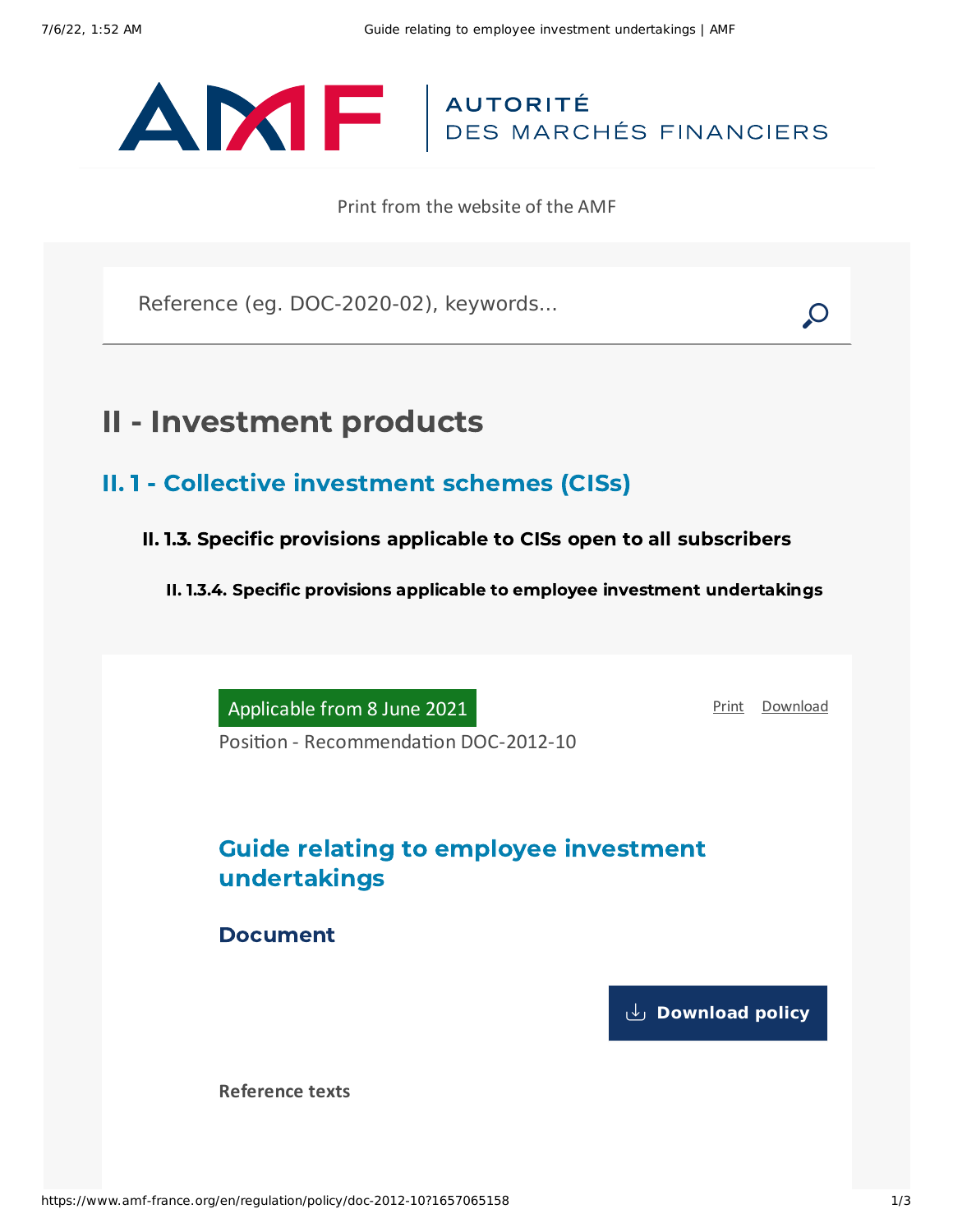7/6/22, 1:52 AM Guide relating to employee investment undertakings | AMF

Articles L. 214-163 et seqq. of the [Monetary](https://www.legifrance.gouv.fr/codes/id/LEGISCTA000027780335/) and Financial Code (in

- $\triangle$  french only)  $\heartsuit$
- $\blacktriangleright$  Articles 424-1 et seqq. of the General [Regulation](https://www.amf-france.org/en/eli/fr/aai/amf/rg/book/4/20210101/notes)  $\mathbb{C}$

Articles L. [3332-16](https://www.legifrance.gouv.fr/codes/id/LEGISCTA000006189696/) and L. 3332-17 of the French Labour Code (in french  $\cup$  only)  $\mathbb{C}$ 

## Archives

From 03 January 2019 to 07 June 2021 | Position - [Recommendation](#page-1-0) DOC-2012-10  $\vee$ 

<span id="page-1-0"></span>**Guide relating to employee investment undertakings**

**[Download](https://www.amf-france.org/sites/default/files/private/2020-11/20190103-guide-relating-to-employee-investment-undertakings.pdf) policy**

**Reference texts**

Articles L. 214-163 et seqq. of the [Monetary](https://www.legifrance.gouv.fr/affichCode.do;jsessionid=64CBB8EAD02EF967AF5549CB8366EF78.tpdila17v_1?idSectionTA=LEGISCTA000027780335&cidTexte=LEGITEXT000006072026&dateTexte=20160310) and Financial Code (in  $\triangle$  French only)  $\heartsuit$ 

 $\blacktriangleright$  Articles 424-1 et seqq. of the AMF General [Regulation](https://www.amf-france.org/eli/fr/aai/amf/rg/20180423/notes/en.pdf)  $\mathbb{C}$ 

Articles L. 3332-16 and L. [3332-17](https://www.legifrance.gouv.fr/affichCode.do;jsessionid=07DF5B9EC8E870276E680EFC46DC80A3.tpdjo07v_3?idSectionTA=LEGISCTA000006189696&cidTexte=LEGITEXT000006072050&dateTexte=20120403) of the French Labour Code (in French **∆** only) ぴ

From 14 March 2016 to 02 January 2019 | Position - [Recommendation](#page-1-1) DOC-2012-10  $\vee$ 

**Guide relating to employee investment undertakings**

<span id="page-1-1"></span>This page is not available in English